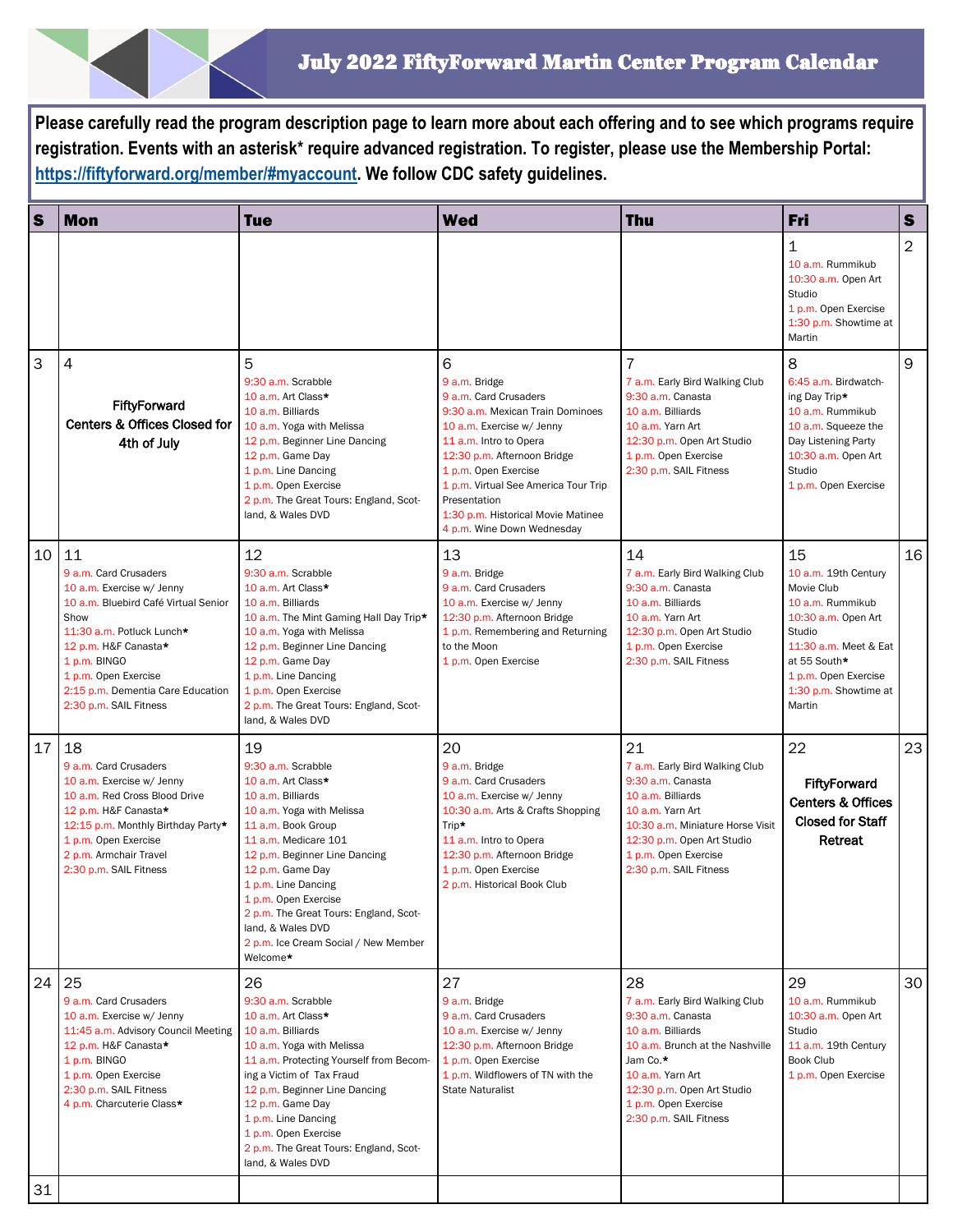

**Rummikub Fridays, July 1, 8, 15 & 29, 10 a.m.** Come enjoy a tilebased game that combines elements of Mahjong and Rummy!

**Open Art Studio Fridays, July 1, 8, 15 & 29, 10:30 a.m. - 1 p.m. and Thursdays, July 7, 14, 21 & 28, 12:30 - 3 p.m.** Artists of all media types (except oils) are welcome to meet in the Art Room for an opportunity to work on their current projects.

**Open Exercise Every Weekday, 1-3:30 p.m.** Stop by the exercise room and work out at your own pace! Come check out our new stationary bike!

**Showtime at Martin Friday, July 1 & 15, 1:30 - 3:30 p.m.** Join friends to relax, chat and watch a movie.

**Scrabble Tuesdays, July 5, 12, 19 & 26, 9:30 a.m. - 12 p.m.** Join friends for a hardy game of scrabble.

**Art Class Tuesdays, July 5, 12, 19 & 26, 10 a.m. - 12 p.m.** Bring your creative side and unlock your passion for art. **Registration is required. Supplies provided. Cost: \$10.00** 

**Billiards Tuesdays, July 5, 12, 19 & 26, and Thursdays, July 7, 14, 21 & 28, 10 a.m. - 12 p.m.** Billiards room.

**Yoga with Melissa Tuesday July 5, 12, 19 & 26, 10 - 10:45 a.m.**  Chair Yoga for all! Join Melissa as she teaches Silver Sneakers Yoga**.** Yoga combines breathing exercises, meditation, and poses that are proven to benefit mental and physical health. \$5 per person if you do not have the insurance benefit.

**Beginner Line Dancing Tuesday, July 5, 12, 19 & 26, 12 - 1 p.m.**  Would you like to line dance but don't know where to start? Join Helen Settles as she teaches us the foundations of line dancing.

**Game Day Tuesdays, July 5, 12, 19 & 26, 12 - 3 p.m.** Join your friends for a fun game of your choice.

**Line Dancing Tuesdays, July 5, 12, 19 & 26, 1 - 2 p.m.** Join Bonnie Wood as she brings her skills to the Martin Center for some fun and fitness. Learn how to do all your favorite line dances while getting in some great exercise. This class is for more experienced line dancers.

**The Great Tours: England, Scotland, and Wales DVD Tuesdays, July 5, 12, 19 & 26, 2 p.m.** Whether you are searching for the past or want to better understand the world as it is today, travel—even virtually, from the comfort of home—offers a unique opportunity to see the world in new ways. . No matter what experience you are hoping to find, a tour of England, Scotland, and Wales rewards visitors with an astonishing array of historical, cultural, and scenic pleasures and reveals the heritage of a region that has influenced the world immeasurably.

**Bridge Wednesdays, July 6, 13, 20 & 27, 9 a.m. - 12 p.m.** Join your friends for a fun game or two of Bridge.

**Card Crusaders Wednesdays, July 6, 13, 20 & 27 and Mondays, July 11, 18 & 25, 9 a.m. - 3 p.m.** The Card Crusaders are welcome to work on their projects inside the Card Crusader room. Currently taking names for a waitlist.

**Exercise with Jenny Wednesdays, July 6, 13, 20 & 27 and Mondays, July 11, 18 & 25, 10 - 11 a.m.** Focuses on strengthening muscles and increasing range of movement for daily life activities.



## **Program also offered virtually Denotes member-led program**

Please bring your own equipment, including hand held weights, if you wish. A chair will be provided. \$5 per person if you do not have the insurance benefit.

**Virtual See America Tour Trip Presentation Wednesday, July 6, 1 p.m.** Please join us this month to learn more about the 2022 trips to Hawaii, New England, Christmas in NYC and a 2023 Preview ! Hear all the details and ask any questions that you might have. They will also be available to take payments on any of their 2022 trips. **Call the center if you would like to watch from home.**

**Mexican Train Dominoes Wednesday, July 6, 9:30 a.m.** Have fun playing the wonderful game of Mexican Train Dominoes!

**Intro to Opera Wednesdays, July 6 & 20 11 a.m. - 12 p.m.** Join Conrad Jacobs and other music lovers as we learn about the wonderful world of opera!

**Afternoon Bridge Wednesdays, July 6, 13, 20 & 27, 12:30 - 3:30 p.m.** Join your friends and learn how to play the wonderful game of Bridge.

**Historical Movie Matinee Wednesday, July 6, 1:30 p.m.** Join us as we watch *Hamilton,* the Broadway production of the awardwinning musical that tells the story of Alexander Hamilton, first secretary of the treasury, blending hip-hop, jazz, R&B, and Broadway styles, filmed from the Richard Rogers Theater in New York.

**Wine Down Wednesday Wednesday, July 6, 4 - 5:15 p.m.** Sip back and relax with friends! Bring your own hors d'oeuvres and wine.

**Early Bird Walking Club Thursdays, July 7, 14, 21 & 28, 7 - 8 a.m.** Join other early risers to get some steps in with friends while walking around the loop at Tower Park.

**Canasta Thursdays, July 7, 14, 21 & 28, 9:30 a.m. - 3 p.m.** Join your best game-playing friends for some fun with canasta.

**Yarn Art Group Thursdays, July 7, 14, 21 & 28, 10 a.m. - 12 p.m.**  Yarn art enthusiasts are welcome to meet in the Common Area to work on their current projects.

**SAIL Fitness Thursdays, July 7, 14, 21 & 28 and Mondays, July 11, 18 & 25, 2:30 - 3:30 p.m.** Stay Active and Independent for Life (SAIL) is a 12-week evidence-based strength, balance and fitness program for adults 65 and older. Performing exercises that improve strength, balance and fitness are the single most important activity that adults can do to stay active and reduce their chances of falling.

**Birdwatching Day Trip Friday, July 8, 6:45 a.m.** Discover the amazing variety of birds that dwell in our parks! Ranger Bowling will lead a guided birdwatching walk though a beautiful park. **Registration is required. Space is limited to 12 members. Cost: \$5.00** 

**Squeeze the Day Listening Party Friday, July 8, 10 a.m.** Did you know that FiftyForward has a podcast called Squeeze the Day? Come listen to the stories of older adults living their best life now.

**Bluebird Café Virtual Senior Show Monday, July 11, 10** 

**a.m.** Join us as we stream the Bluebird Café's monthly senior show featuring a live performance. Watch in the center or call for the link to watch at home.